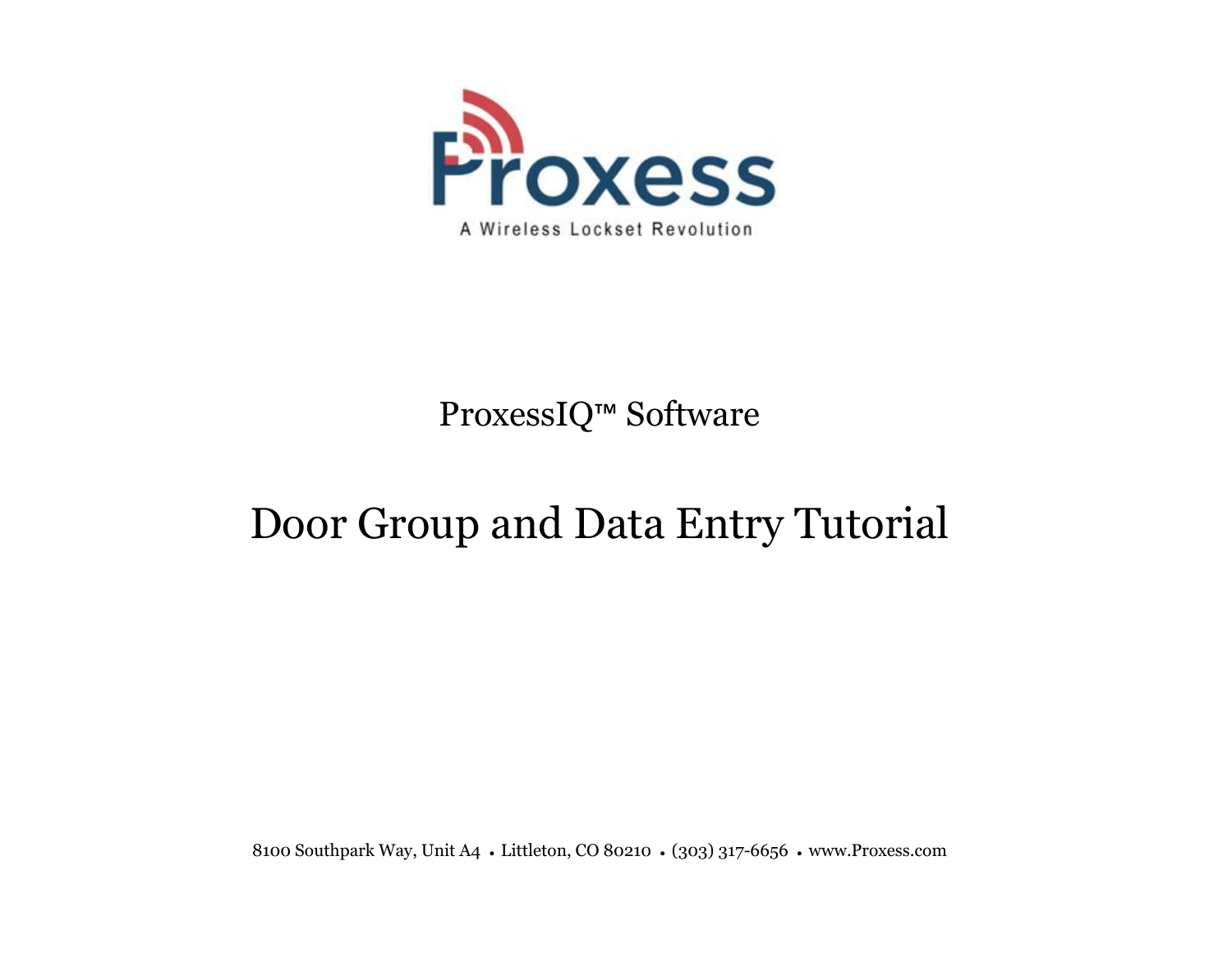## **Guidance for Creating Credential and Access Rights**

In preparation for defining and assigning credential access rights in your new access control system, it is important to begin by creating a plan. Without a plan, you will be relegated to adding each door, individually, to every cardholder - a lengthy and frustrating process. This Guide will provide you with a logical plan for organizing and simplifying card-rights assignment resulting in minimal clicks for each card. This will also ensure greater security to your system by assigning credential holders access only to doors in which they need access. Below are some tips.

1. **Tools to help you get started:** The most relevant tool to assist you in defining card-rights is to begin with your company organizational chart or the keying system schematic for your doors. This will help you begin to visualize common groups of people and doors in which to grant access. This is only a two-dimensional chart and as we will discuss, electronic access control systems provide much more flexibility.

2. **Think of Privileges (or Door Groups) as similar to an electronic key chain:** Basically, a Privilege is a right to allow access into a single or a group of doors. A maximum of 24 Privileges can be assigned to any credential. So, if you simply assign rights to each individual door, your "key chain" will fill up after assigning 24 doors to an individual. Rather than assigning access rights for each door to a cardholder, you can group doors and assign a Door Group to a cardholder. This will count as only one privilege, regardless of how many doors it includes. Thus, you can assign 24 Door Groups and individual doors to any single credential. This gives incredible flexibility to your access system when compared to a brass key system.

3. **Create a rough organizational chart:** Per the examples on the following pages, start by identifying the most powerful groups of individuals, departments, etc. and work your way down to individuals with the fewest areas\doors to access. Note that the most powerful door groups are not always the highest people on an organizational chart. For instance, it is not unusual to restrict access rights of senior management positions. Security, Plant and Maintenance directors are often given the highest level of access rights. The following charts are meant to provide examples of departments, staff titles, geographic areas and door types in each of the facility types we have highlighted (K-12, College\University, Hospital, Senior Living, Manufacturing).

4. **Set and organize your groups.** Determine how to separate groups to best reflect access rights of your organization. Is your organization grouped more by buildings/floors or departments? An advantage of access control systems over keying systems is that access systems can utilize a combination of both departments and buildings, times of access and functions of the card…somewhat four dimensional. However, for the system to be managed most effectively, it is recommended to try to keep these disparate groups organized and as logical as possible so that more than one System Administrator can understand and manage the system effectively and over a long period of time.

5. **Identify specialty service credentials:** It is common to have certain specialty credentials "cross" door groups or areas. For instance, there are often janitorial credentials which are quite powerful, allowing access to many hall doors but possibly restricted from high security or private doors. Consider assigning janitorial, housekeeping, IT closets, pharmacy rooms or electrical & mechanical rooms as specialty groups.

6. **Individual doors:** You might want to assign some credential rights to doors outside the access group plan. These might include the president's office, a security office, an HR or accounting records door, etc. You also might want to separate individual doors within a group. For instance, you might want to give equipment managers the same access group rights of a coach but separate the coach's office door as an individual door.

7. **Third & Fourth Dimensions:** As we discussed, brass key systems provide access control in two dimensions; to individual and a group of doors. With electronic access control systems, in addition to just granting access to individual (1st dimension) and groups of doors (2nd dimension), time based permissions (3rd dimension) may be stipulated for each door and door group assigned to a credential. These are called Time Schedules. Further, cards can be assigned additional functionality, to perform functions such as Door Toggling, Passing Through doors in Lockdown and rights to perform and undo Lockdowns (4th dimension). Similar to the above Door Groups discussion, list the most common time schedule increments you plan to assign (including Always and Never which are already default selections in our software) and then you can add the unique custom time requirements as they come up in the assignment process, such as for early deliveries, evening pick-ups, 2nd shifts and custodial services.

Contact a Proxess Representative or Field Engineer if you require further help in this system layout process.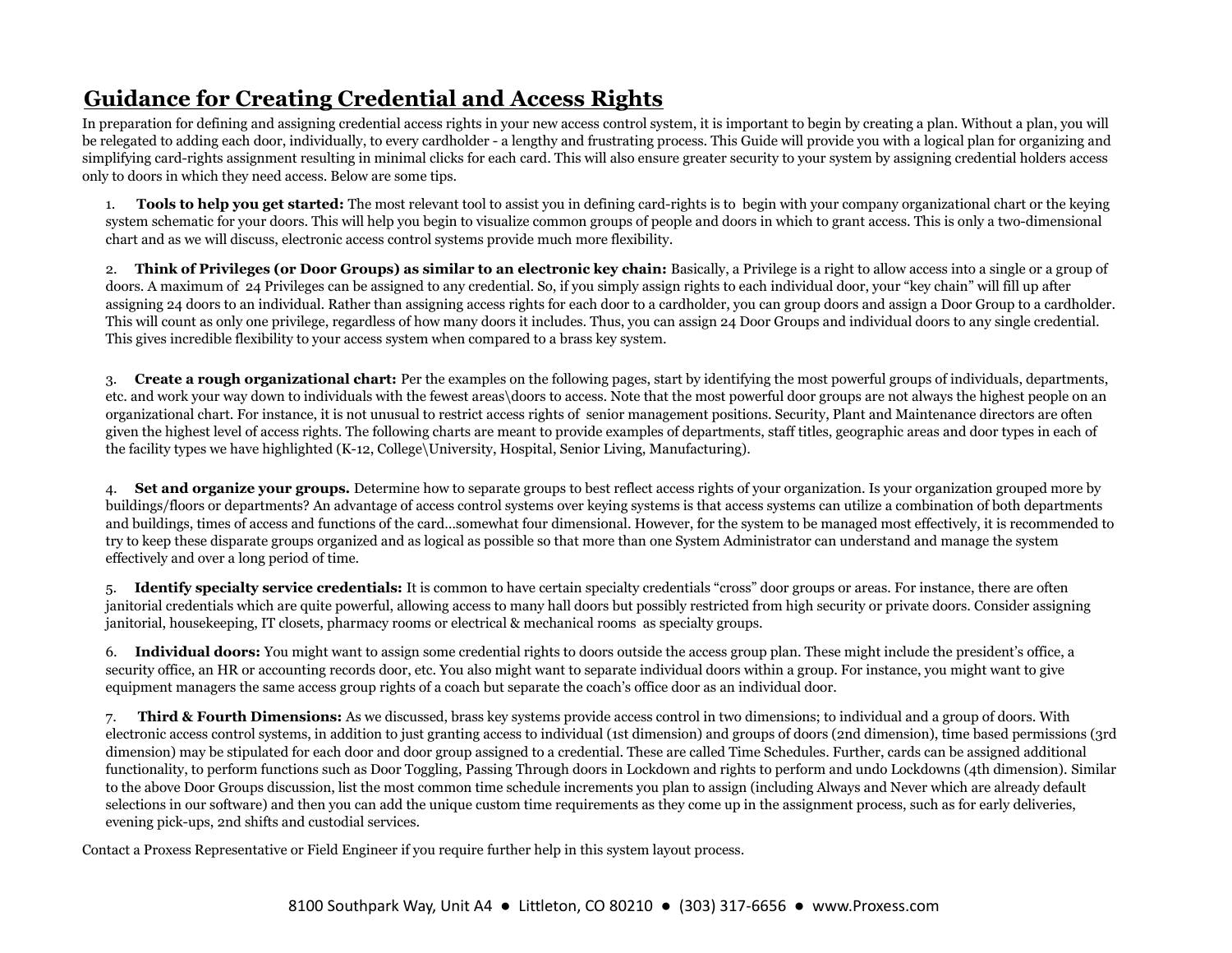

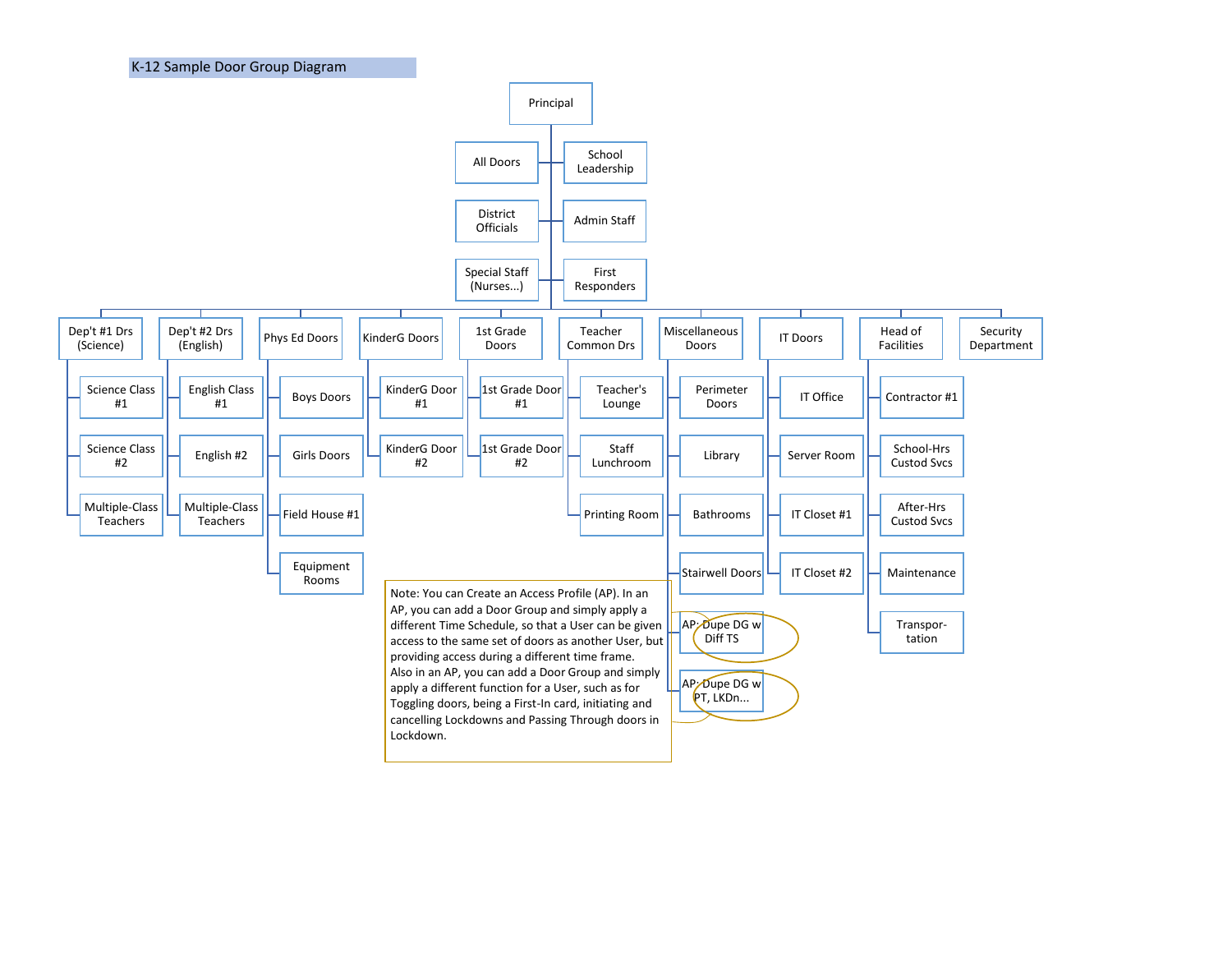## **Sample K-12 Door Group Chart**

| K-12 Sample School<br>Door Groups<br>Doors          | Perimeter Perimeter Superin- | Doors #1 Doors #2 | tendent | Principal | Admin<br>Doors | Teacher<br>Commor<br>Doors,<br>Men | Teacher<br>Common<br>Doors,<br>Women |   | All Doors IT Admin IT Closets |   | ance | Mainten- Custodian Custodian<br>Day | Evening      | Cafeteria | Subs | al Subs      | Electrical Mechanic Boys Phys Girls Phys<br>Ed | Ed         | Substitut<br>e<br>Teachers | Kinder<br>Depart-<br>ment | 1st Grade<br>Depart-<br>ment | 2nd<br>Grade<br>Depart- | Shop<br>Depart-<br>ment | Football<br>Depart-<br>ment | Library | Theatre |
|-----------------------------------------------------|------------------------------|-------------------|---------|-----------|----------------|------------------------------------|--------------------------------------|---|-------------------------------|---|------|-------------------------------------|--------------|-----------|------|--------------|------------------------------------------------|------------|----------------------------|---------------------------|------------------------------|-------------------------|-------------------------|-----------------------------|---------|---------|
| Main Admin Entry                                    | у                            | ✔                 |         | √         | ✓              | ✓                                  | √                                    | ✓ |                               |   | ✔    |                                     | ✔            |           |      |              |                                                |            |                            |                           |                              | ment                    |                         |                             |         |         |
| Rear Teacher Parking Lot Entry                      | $\checkmark$                 | ✓                 | ✔       | ✔         | $\checkmark$   | ✓                                  | ✓                                    | ✓ |                               |   | √    | √                                   | $\checkmark$ |           |      |              |                                                |            | $\checkmark$               |                           |                              |                         |                         |                             |         |         |
| Playground Entry                                    | √                            | ✓                 |         |           |                |                                    |                                      |   |                               |   |      |                                     |              |           |      |              |                                                |            |                            |                           |                              |                         |                         |                             |         |         |
| End of Hall Entry #1<br>End of Hall Entry #2        | √<br>✓                       | ✓<br>✓            |         |           |                |                                    |                                      |   |                               |   |      |                                     |              |           |      |              |                                                |            |                            |                           |                              |                         |                         |                             |         |         |
| <b>Bus Loop Entry</b>                               | ✓                            |                   |         |           |                |                                    |                                      |   |                               |   |      |                                     |              |           |      |              |                                                |            |                            |                           |                              |                         |                         |                             |         |         |
| Athletic Fields Entry                               | ✔                            |                   |         |           |                |                                    |                                      |   |                               |   |      |                                     |              |           |      |              | ✓                                              |            |                            |                           |                              |                         |                         | ✓                           |         |         |
| Cafeteria Delivery Entry                            | $\checkmark$                 |                   |         |           |                |                                    |                                      |   |                               |   |      |                                     |              |           |      |              |                                                |            |                            |                           |                              |                         |                         |                             |         |         |
| Pricipal's Office                                   |                              |                   |         |           |                |                                    |                                      |   | √                             |   |      |                                     |              |           |      |              |                                                |            |                            |                           |                              |                         |                         |                             |         |         |
| VP Office<br>Admin Office #1                        |                              |                   |         |           | ✓              |                                    |                                      |   | ✓<br>✓                        | ✔ |      |                                     |              |           |      |              |                                                |            |                            |                           |                              |                         |                         |                             |         |         |
| Admin Office #2                                     |                              |                   |         |           |                |                                    |                                      |   | ✓                             | ✓ |      | √                                   |              |           |      |              |                                                |            |                            |                           |                              |                         |                         |                             |         |         |
| Counselor Office #1                                 |                              |                   |         |           |                |                                    |                                      |   |                               |   |      |                                     |              |           |      |              |                                                |            |                            |                           |                              |                         |                         |                             |         |         |
| Diversity Officer                                   |                              |                   |         |           |                |                                    |                                      |   |                               |   |      | ✓                                   |              |           |      |              |                                                |            |                            |                           |                              |                         |                         |                             |         |         |
| Records                                             |                              |                   |         |           |                |                                    |                                      |   | ✓<br>✓                        | ✔ |      | ✔                                   |              |           |      |              |                                                |            |                            |                           |                              |                         |                         |                             |         |         |
| Admin Printer Room<br>Supplies Closet               |                              |                   |         |           | $\checkmark$   |                                    |                                      |   |                               |   | ✓    | $\checkmark$                        |              |           |      |              |                                                |            |                            |                           |                              |                         |                         |                             |         |         |
| Security Office                                     |                              |                   |         |           |                |                                    |                                      |   | ✓                             |   |      |                                     |              |           |      |              |                                                |            |                            |                           |                              |                         |                         |                             |         |         |
| Stairwell #1                                        |                              |                   |         |           |                |                                    |                                      |   |                               |   |      |                                     |              |           |      |              |                                                |            |                            |                           |                              |                         |                         |                             |         |         |
| Stairwell #2                                        |                              |                   |         | √<br>✓    |                |                                    |                                      |   |                               |   |      |                                     |              |           |      |              |                                                |            |                            |                           |                              |                         |                         |                             |         |         |
| Stairwell #3<br>Stairwell #4                        |                              |                   |         | √         |                |                                    |                                      |   |                               |   |      |                                     |              |           |      |              |                                                |            |                            |                           |                              |                         |                         |                             |         |         |
| Auditorium Entry #1                                 |                              |                   |         |           |                |                                    |                                      |   |                               |   |      |                                     |              |           |      |              |                                                |            |                            |                           |                              |                         |                         |                             |         |         |
| Auditorium Entry #2                                 |                              |                   |         |           |                |                                    |                                      |   |                               |   |      |                                     |              |           |      |              |                                                |            |                            |                           |                              |                         |                         |                             |         |         |
| Auditorium Equipment Room                           |                              |                   |         |           |                |                                    |                                      |   | ✓                             | ✓ |      | √                                   |              |           |      |              |                                                |            |                            |                           |                              |                         |                         |                             |         |         |
| Cafeteria Entry<br>Cafeteria Food Prep              |                              |                   |         |           |                | ✓                                  |                                      |   |                               |   |      | ✔                                   |              | ✓         |      |              |                                                |            |                            |                           |                              |                         |                         |                             |         |         |
| Cafeteria Refridgerator                             |                              |                   |         |           |                |                                    |                                      |   |                               |   |      |                                     |              | ✓         |      |              |                                                |            |                            |                           |                              |                         |                         |                             |         |         |
| Cafeteria Storage #1                                |                              |                   |         |           |                |                                    |                                      |   |                               |   |      |                                     |              | √         |      |              |                                                |            |                            |                           |                              |                         |                         |                             |         |         |
| Cafeteria Storage #2                                |                              |                   |         |           |                |                                    |                                      |   | ✓                             |   |      |                                     |              |           |      |              |                                                |            |                            |                           |                              |                         |                         |                             |         |         |
| IT Office<br>AV Room                                |                              |                   |         |           |                |                                    |                                      |   | ✓                             | ✓ |      | √                                   |              |           |      |              |                                                |            |                            |                           |                              |                         |                         |                             |         |         |
| Server Room                                         |                              |                   |         |           |                |                                    |                                      |   | ✓                             |   |      |                                     |              |           |      |              |                                                |            |                            |                           |                              |                         |                         |                             |         |         |
| IT Closet #1                                        |                              |                   |         |           |                |                                    |                                      |   | ✓                             | ✓ |      |                                     |              |           |      |              |                                                |            |                            |                           |                              |                         |                         |                             |         |         |
| IT Closet #2                                        |                              |                   |         |           |                |                                    |                                      |   | ✓                             | ✔ |      |                                     |              |           |      |              |                                                |            |                            |                           |                              |                         |                         |                             |         |         |
| Mechanical Room #1<br>Electrical Room #1            |                              |                   |         |           |                |                                    |                                      |   |                               |   |      |                                     |              |           | ✓    | $\checkmark$ |                                                |            |                            |                           |                              |                         |                         |                             |         |         |
| Custodial Supplies Room                             |                              |                   |         |           |                |                                    |                                      |   |                               |   |      |                                     |              |           |      |              |                                                |            |                            |                           |                              |                         |                         |                             |         |         |
| Maintenance Office                                  |                              |                   |         |           |                |                                    |                                      |   |                               |   |      |                                     |              |           |      |              |                                                |            |                            |                           |                              |                         |                         |                             |         |         |
| Maintenance Supplies Closet                         |                              |                   |         |           |                |                                    |                                      |   | ✓                             |   |      |                                     |              |           |      |              |                                                |            |                            |                           |                              |                         |                         |                             |         |         |
| Nurse's Office (main)<br>Internal Nurse Office Door |                              |                   |         |           |                |                                    |                                      |   |                               |   |      | √                                   |              |           |      |              |                                                |            |                            |                           |                              |                         |                         |                             |         |         |
| <b>Medical Supplies Closet</b>                      |                              |                   |         |           |                |                                    |                                      |   |                               |   |      | ✓                                   |              |           |      |              |                                                |            |                            |                           |                              |                         |                         |                             |         |         |
| Transportation Manager Ofc.                         |                              |                   |         |           |                |                                    |                                      |   | ✓                             | ✓ | ✓    |                                     | ✓            |           |      |              |                                                |            |                            |                           |                              |                         |                         |                             |         |         |
| Teacher's Lounge                                    |                              |                   |         |           | ✔<br>✓         | √<br>✓                             |                                      |   |                               |   | √    | $\checkmark$                        |              |           |      |              |                                                |            |                            |                           |                              |                         |                         |                             |         |         |
| Staff Lunchroom<br>Teacher's Printing Room          |                              |                   |         |           |                |                                    |                                      |   |                               |   |      |                                     |              |           |      |              |                                                |            |                            |                           |                              |                         |                         |                             |         |         |
| Staff Bathroom - Men                                |                              |                   |         |           |                |                                    |                                      |   |                               |   |      |                                     |              |           |      |              |                                                |            |                            |                           |                              |                         |                         |                             |         |         |
| Staff Bathroom - Women                              |                              |                   |         |           |                |                                    |                                      |   |                               |   |      |                                     |              |           |      |              |                                                |            |                            |                           |                              |                         |                         |                             |         |         |
| Athletics Department                                |                              |                   |         | ✓         |                |                                    |                                      |   |                               |   |      |                                     |              |           |      |              |                                                |            |                            |                           |                              |                         |                         | ✓<br>✔                      |         |         |
| Coach Office #1<br>Coach Office #2                  |                              |                   |         |           |                |                                    |                                      |   |                               |   |      |                                     |              |           |      |              |                                                |            |                            |                           |                              |                         |                         |                             |         |         |
| Athletic Supply Closet #1                           |                              |                   |         |           |                |                                    |                                      |   |                               |   |      | √                                   |              |           |      |              | ✓                                              | ✓          |                            |                           |                              |                         |                         |                             |         |         |
| Athletic Supply Closet #2                           |                              |                   |         |           |                |                                    |                                      |   |                               |   |      |                                     |              |           |      |              |                                                | $\epsilon$ |                            |                           |                              |                         |                         |                             |         |         |
| Boys Locker Room                                    |                              |                   |         |           |                |                                    |                                      |   |                               |   |      |                                     |              |           |      |              |                                                |            |                            |                           |                              |                         |                         |                             |         |         |
| Girls Locker Room<br>Football Fieldhouse            |                              |                   |         |           |                |                                    |                                      |   |                               |   |      |                                     |              |           |      |              |                                                |            |                            |                           |                              |                         |                         |                             |         |         |
| Fieldhouse #2                                       |                              |                   |         |           |                |                                    |                                      |   |                               |   |      |                                     |              |           |      |              |                                                |            |                            |                           |                              |                         |                         |                             |         |         |
| Gymnasium #1                                        |                              |                   |         |           |                |                                    |                                      |   |                               |   |      |                                     |              |           |      |              |                                                |            |                            |                           |                              |                         |                         |                             |         |         |
| Gymnasium #2                                        |                              |                   |         |           |                |                                    |                                      |   |                               |   |      |                                     |              |           |      |              |                                                |            |                            |                           |                              |                         |                         |                             |         |         |
| Library Door #1<br>Library Door #2                  |                              |                   |         |           |                |                                    |                                      |   |                               |   |      |                                     |              |           |      |              |                                                |            |                            |                           |                              |                         |                         |                             |         |         |
| Library Supplies Closet                             |                              |                   |         |           |                |                                    |                                      |   |                               |   |      |                                     |              |           |      |              |                                                |            |                            |                           |                              |                         |                         |                             |         |         |
| English Department Head Office                      |                              |                   |         |           |                |                                    |                                      |   |                               |   |      |                                     |              |           |      |              |                                                |            |                            |                           |                              |                         |                         |                             |         |         |
| English Classroom #1                                |                              |                   |         |           |                |                                    |                                      |   |                               |   |      |                                     |              |           |      |              |                                                |            |                            |                           |                              |                         |                         |                             |         |         |
| English Classroom #2<br>English Supplies Closet     |                              |                   |         |           |                |                                    |                                      |   |                               |   |      |                                     |              |           |      |              |                                                |            |                            |                           |                              |                         |                         |                             |         |         |
| Science Department Head Office                      |                              |                   |         |           |                |                                    |                                      |   |                               |   |      |                                     |              |           |      |              |                                                |            |                            |                           |                              |                         |                         |                             |         |         |
| Science Classroom #1                                |                              |                   |         |           |                |                                    |                                      |   |                               |   |      |                                     |              |           |      |              |                                                |            |                            |                           |                              |                         |                         |                             |         |         |
| Science Classroom #2                                |                              |                   |         |           |                |                                    |                                      |   |                               |   |      |                                     |              |           |      |              |                                                |            |                            |                           |                              |                         |                         |                             |         |         |
| Science Lab #1                                      |                              |                   |         |           |                |                                    |                                      |   |                               |   |      |                                     |              |           |      |              |                                                |            |                            |                           |                              |                         |                         |                             |         |         |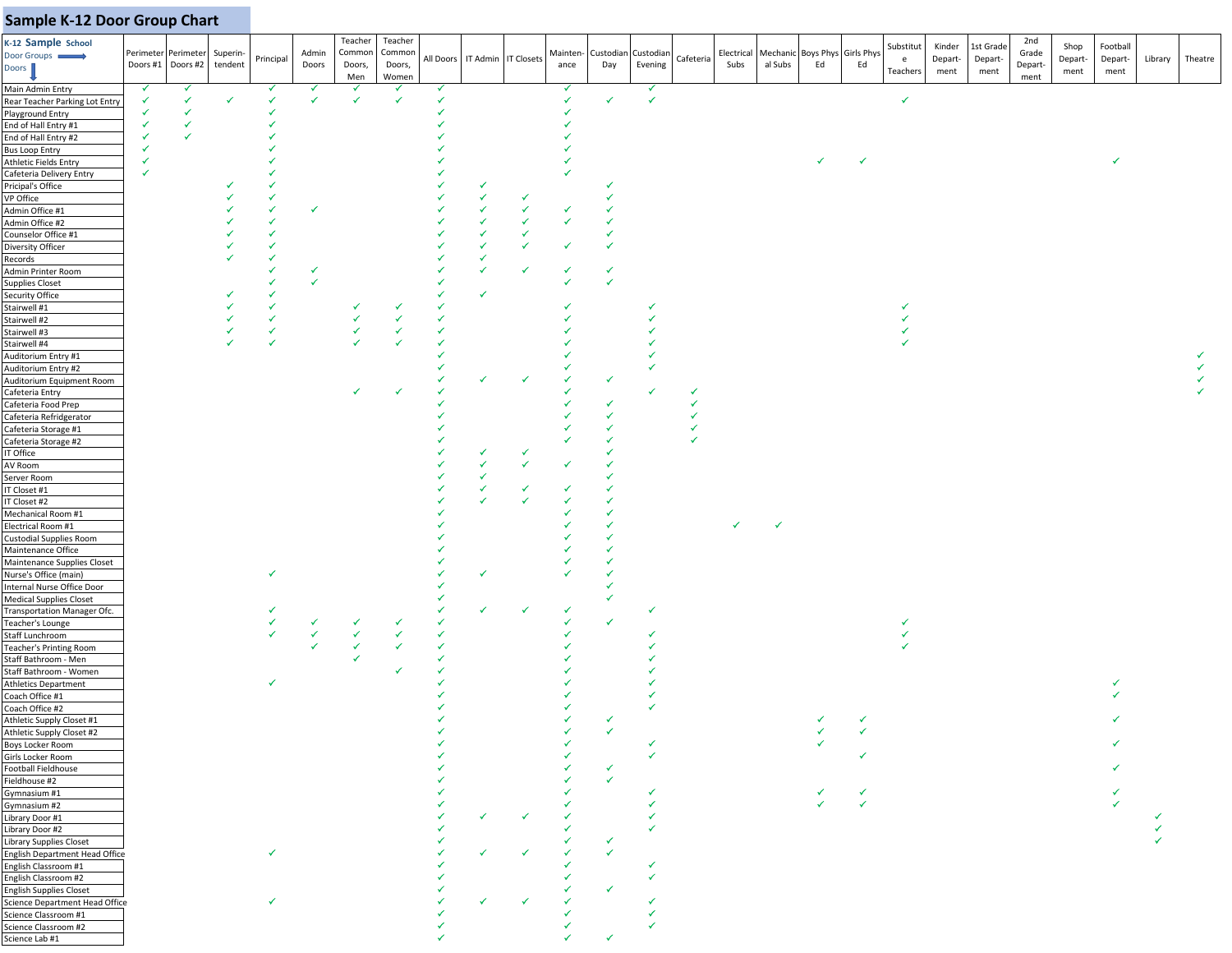| Math Department Head Office<br>Math Classroom #1<br>Math Classroom #2                                              |   |   |    |                 |    |    |     |    | $\checkmark$ |    |    |    |   |  |   |   |    |    |    |                  |  |
|--------------------------------------------------------------------------------------------------------------------|---|---|----|-----------------|----|----|-----|----|--------------|----|----|----|---|--|---|---|----|----|----|------------------|--|
|                                                                                                                    |   |   |    |                 |    |    |     |    |              |    |    |    |   |  |   |   |    |    |    |                  |  |
|                                                                                                                    |   |   |    |                 |    |    |     |    |              |    |    |    |   |  |   |   |    |    |    |                  |  |
| Home Economincs Lab #1<br>Shop Class #1<br>Kindergarten Class #1<br>Kindergarten Class #2<br>Kindergarten Class #2 |   |   |    |                 |    |    |     |    |              |    |    |    |   |  |   |   |    |    |    |                  |  |
|                                                                                                                    |   |   |    |                 |    |    |     |    |              |    |    |    |   |  |   |   |    |    |    |                  |  |
|                                                                                                                    |   |   |    |                 |    |    |     |    |              |    |    |    |   |  |   |   |    |    |    |                  |  |
|                                                                                                                    |   |   |    |                 |    |    |     |    |              |    |    |    |   |  |   |   |    |    |    |                  |  |
|                                                                                                                    |   |   |    |                 |    |    |     |    |              |    |    |    |   |  |   |   |    |    |    |                  |  |
| Kindergarten Class #4                                                                                              |   |   |    |                 |    |    |     |    |              |    |    |    |   |  |   |   |    |    |    |                  |  |
| Kindergarten Supplies Closet                                                                                       |   |   |    |                 |    |    |     |    |              |    |    |    |   |  |   |   |    |    |    |                  |  |
| 1st Grade Class #1                                                                                                 |   |   |    |                 |    |    |     |    |              |    |    |    |   |  |   |   |    |    |    |                  |  |
| 1st Grade Class #2                                                                                                 |   |   |    |                 |    |    |     |    |              |    |    |    |   |  |   |   |    |    |    |                  |  |
| 1st Grade Class #3                                                                                                 |   |   |    |                 |    |    |     |    |              |    |    |    |   |  |   |   |    |    |    |                  |  |
| 1st Grade Class #4                                                                                                 |   |   |    |                 |    |    |     |    |              |    |    |    |   |  |   |   |    |    |    |                  |  |
| 1st Grade Supplies Closet                                                                                          |   |   |    |                 |    |    |     |    |              |    |    |    |   |  |   |   |    |    |    |                  |  |
| 2nd Grade Class #1                                                                                                 |   |   |    |                 |    |    |     |    |              |    |    |    |   |  |   |   |    |    |    |                  |  |
| 2nd Grade Class #2                                                                                                 |   |   |    |                 |    |    |     |    |              |    |    |    |   |  |   |   |    |    |    |                  |  |
| 2nd Grade Class #3                                                                                                 |   |   |    |                 |    |    |     |    |              |    |    |    |   |  |   |   |    |    |    |                  |  |
| 2nd Grade Class #4                                                                                                 |   |   |    |                 |    |    |     |    |              |    |    |    |   |  |   |   |    |    |    |                  |  |
| 2nd Grade Supplies Closet                                                                                          |   |   |    |                 |    |    |     |    |              |    |    |    |   |  |   |   |    |    |    |                  |  |
| 3rd Grade Class #1                                                                                                 |   |   |    |                 |    |    |     |    |              |    |    |    |   |  |   |   |    |    |    |                  |  |
| 3rd Grade Class #2                                                                                                 |   |   |    |                 |    |    |     |    |              |    |    |    |   |  |   |   |    |    |    |                  |  |
| 3rd Grade Class #3                                                                                                 |   |   |    |                 |    |    |     |    |              |    |    |    |   |  |   |   |    |    |    |                  |  |
| 3rd Grade Class #4                                                                                                 |   |   |    |                 |    |    |     |    |              |    |    |    |   |  |   |   |    |    |    |                  |  |
| 3rd Grade Supplies Closet                                                                                          |   |   |    |                 |    |    |     |    |              |    |    |    |   |  |   |   |    |    |    |                  |  |
| 4th Grade Class #1                                                                                                 |   |   |    |                 |    |    |     |    |              |    |    |    |   |  |   |   |    |    |    |                  |  |
| 4th Grade Class #2                                                                                                 |   |   |    |                 |    |    |     |    |              |    |    |    |   |  |   |   |    |    |    |                  |  |
| 4th Grade Class #3                                                                                                 |   |   |    |                 |    |    |     |    |              |    |    |    |   |  |   |   |    |    |    |                  |  |
| 4th Grade Class #4                                                                                                 |   |   |    |                 |    |    |     |    |              |    |    |    |   |  |   |   |    |    |    |                  |  |
| 4th Grade Supplies Closet                                                                                          |   |   |    |                 |    |    |     |    |              |    |    |    |   |  |   |   |    |    |    |                  |  |
| 5th Grade Class #1                                                                                                 |   |   |    |                 |    |    |     |    |              |    |    |    |   |  |   |   |    |    |    |                  |  |
| 5th Grade Class #2                                                                                                 |   |   |    |                 |    |    |     |    |              |    |    |    |   |  |   |   |    |    |    |                  |  |
| 5th Grade Class #3                                                                                                 |   |   |    |                 |    |    |     |    |              |    |    |    |   |  |   |   |    |    |    |                  |  |
| 5th Grade Class #4                                                                                                 |   |   |    |                 |    |    |     |    |              |    |    |    |   |  |   |   |    |    |    |                  |  |
| 5th Grade Supplies Closet                                                                                          |   |   |    |                 |    |    |     |    |              |    |    |    |   |  |   |   |    |    |    |                  |  |
| # od Doors per Door Group                                                                                          | 8 | 5 | 13 | 30 <sub>1</sub> | 11 | 11 | 106 | 21 | 16           | 97 | 44 | 55 | 5 |  | 6 | 8 | -5 | -5 | .5 | $\boldsymbol{s}$ |  |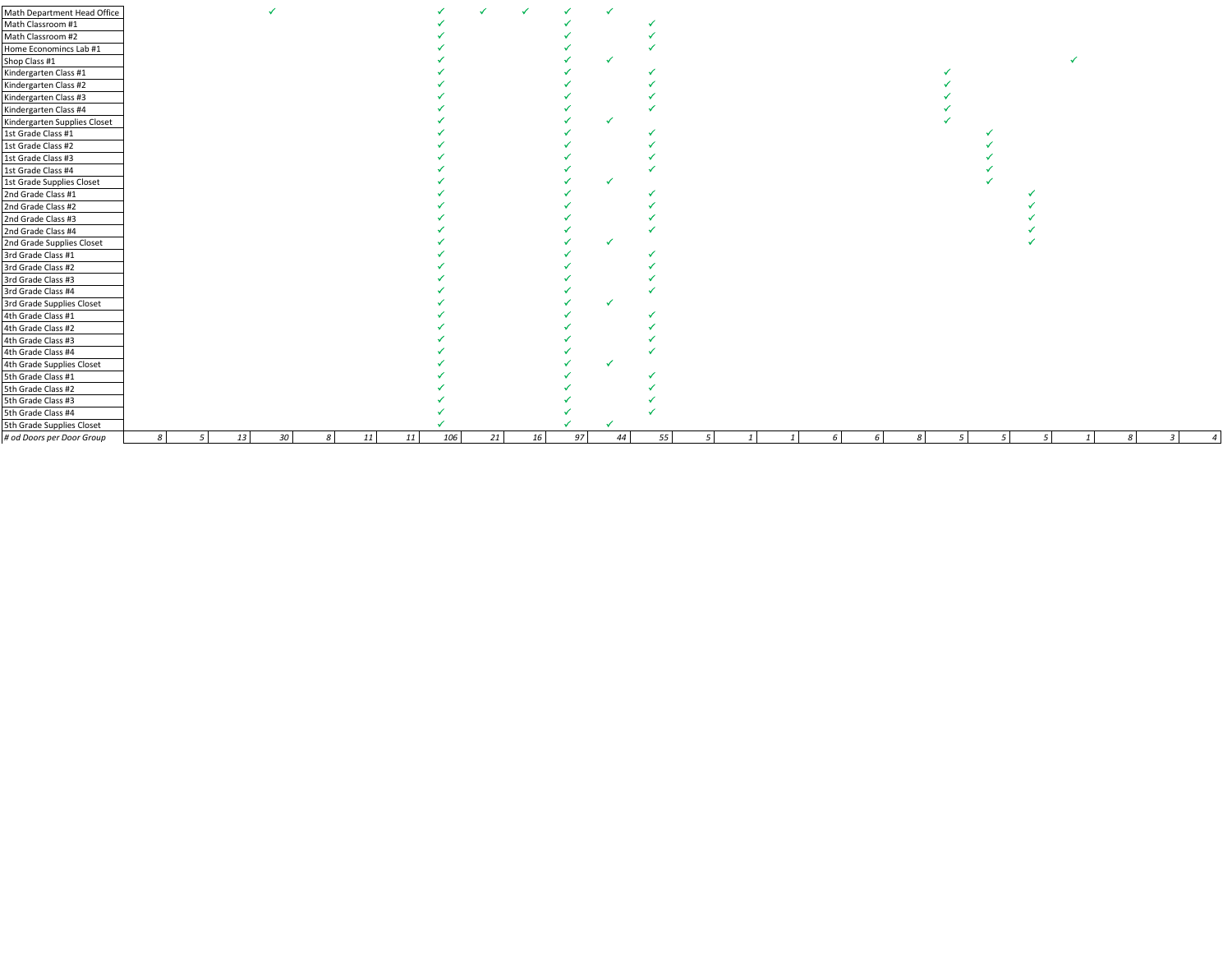#### University\College Sample Door Group Diagram

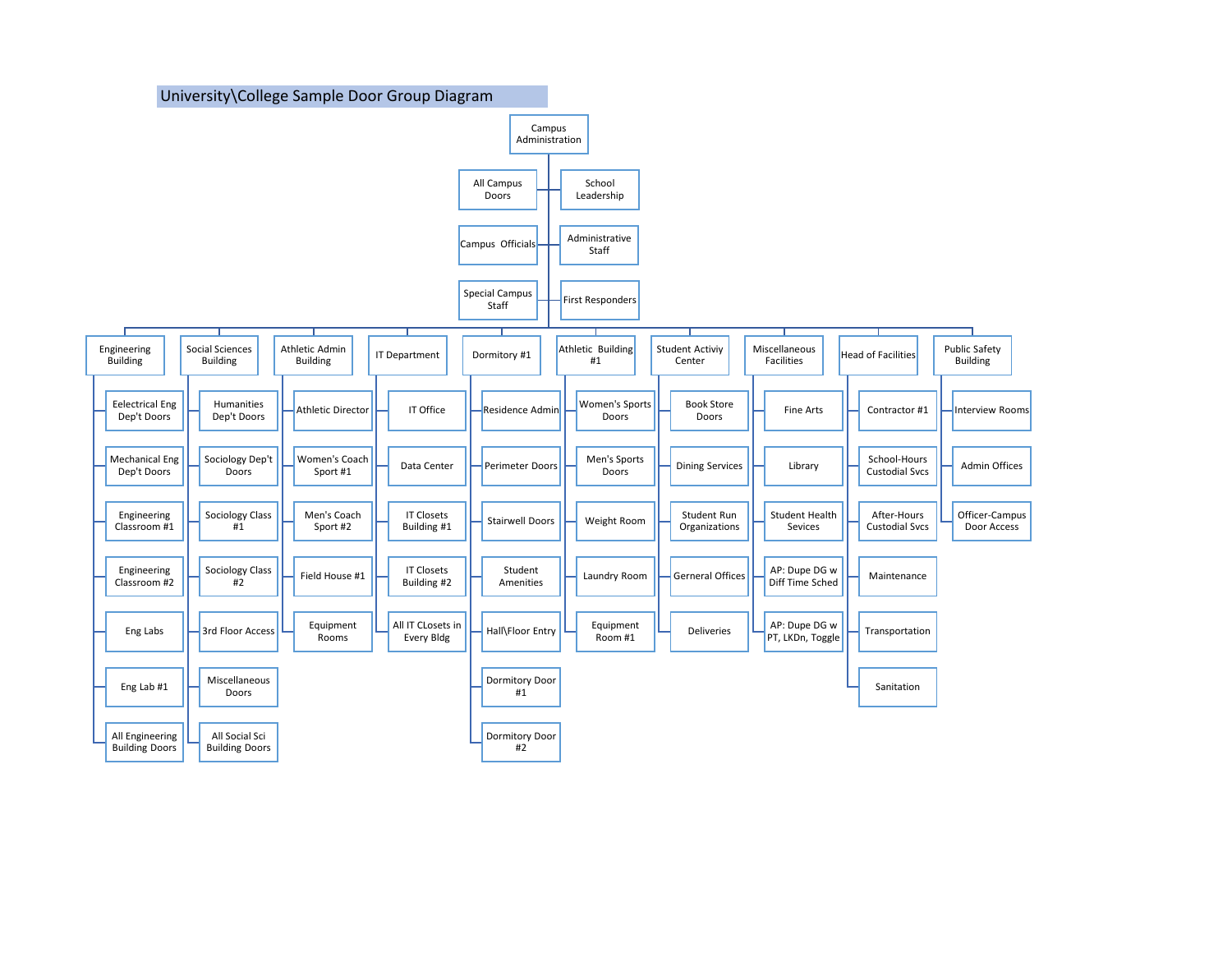Hospital Sample Door Group Diagram

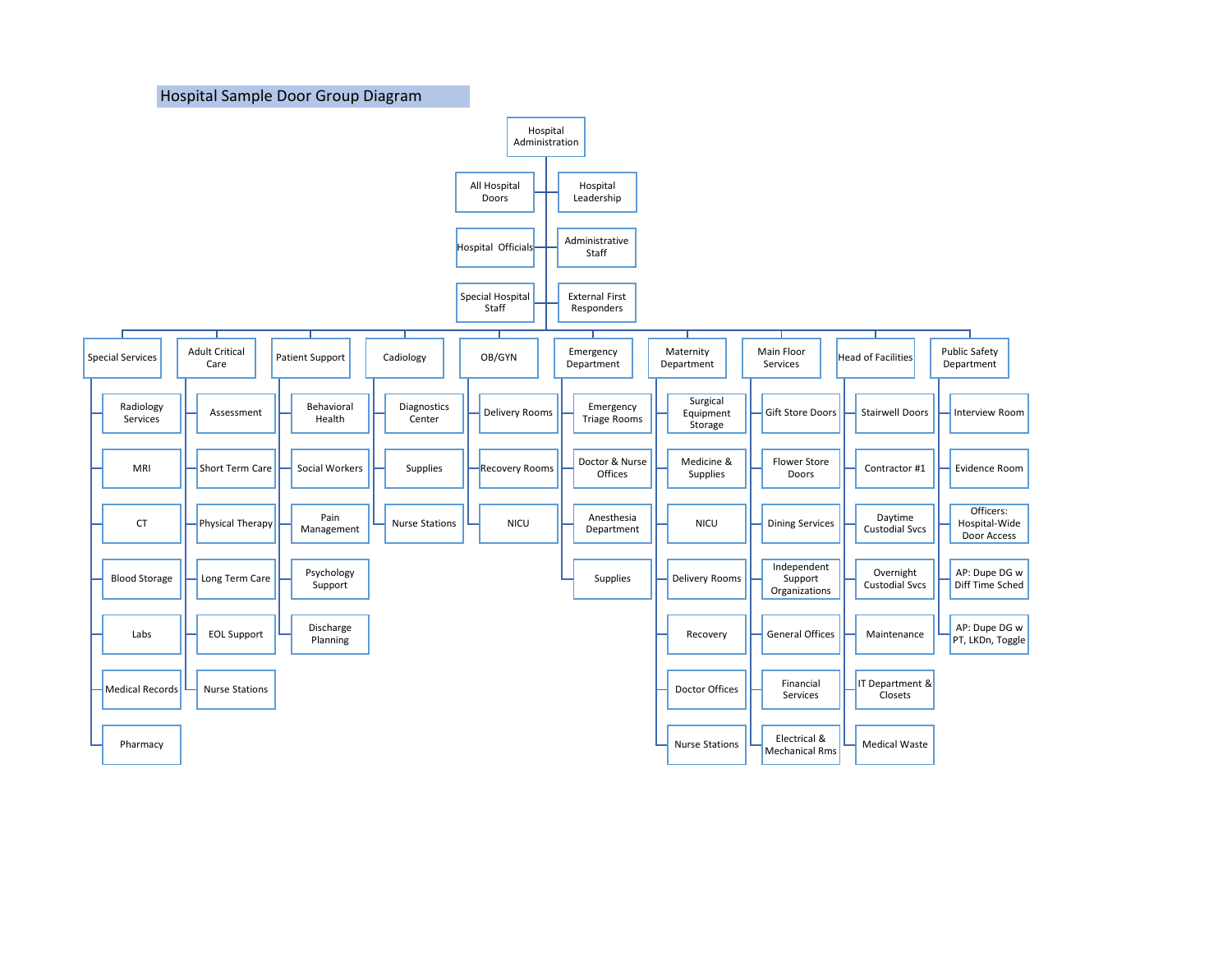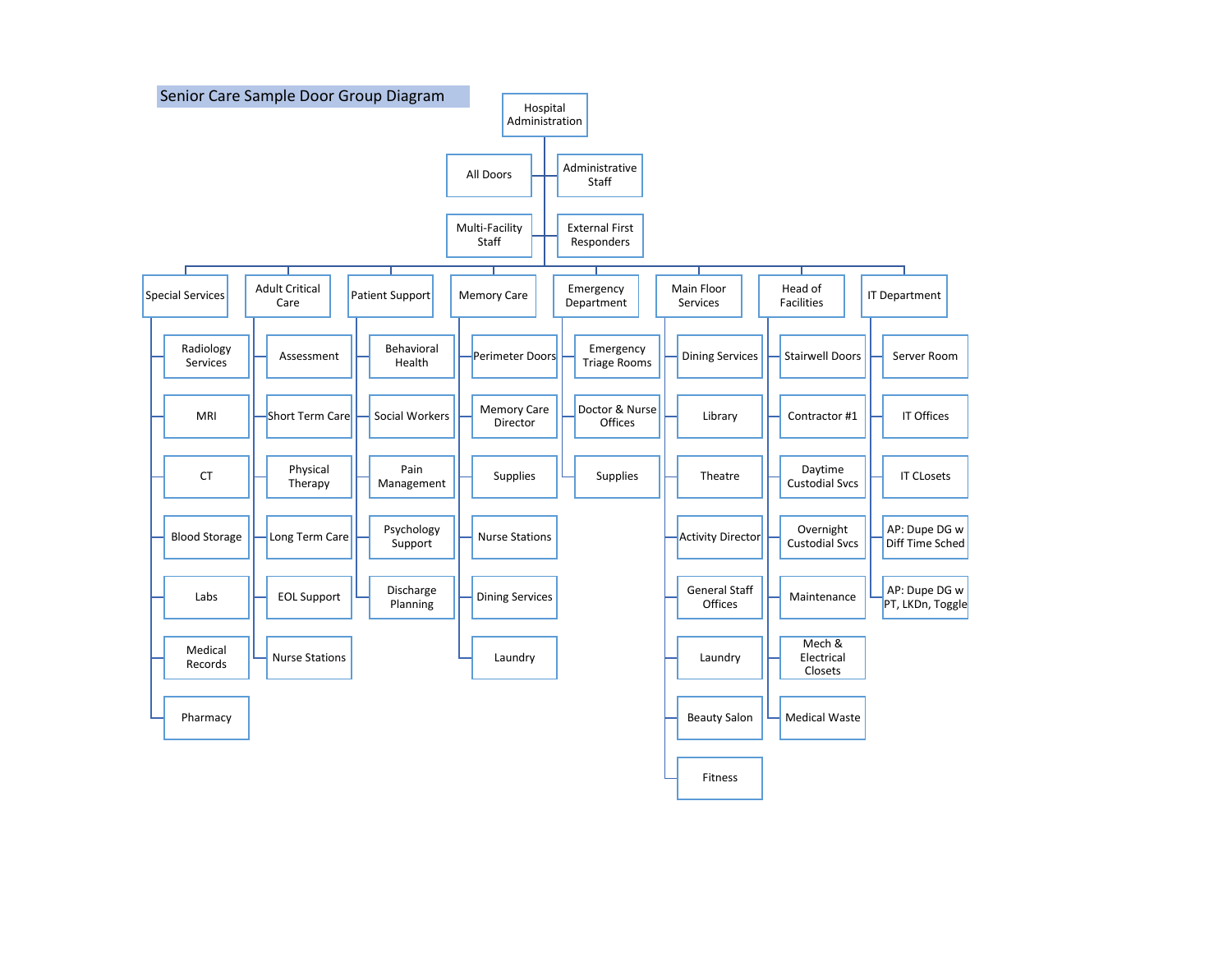#### Manufacturing Facility Sample Door Group Diagram

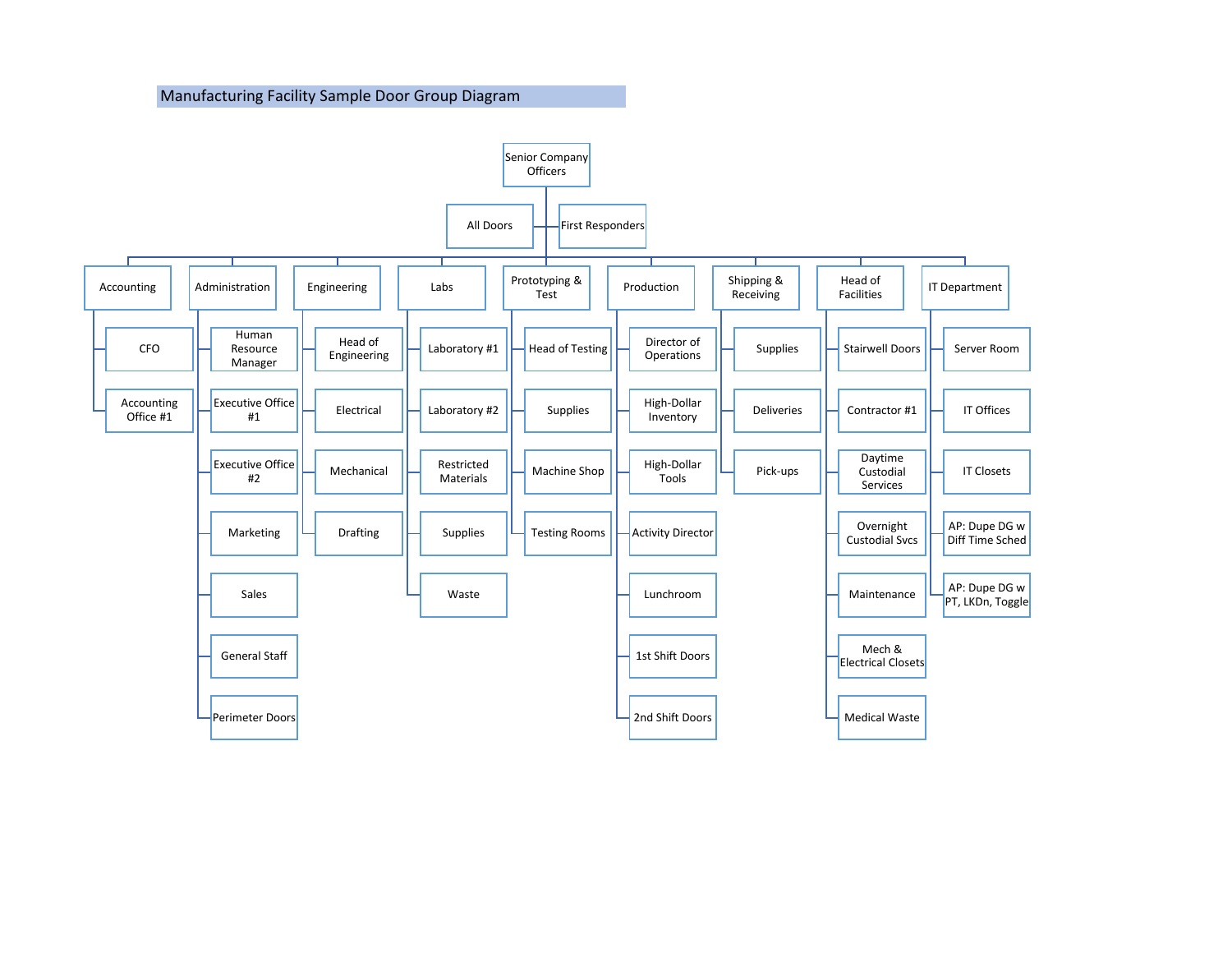## Create your Door Group list to be entered into the ProxessIQ™ software:

*NOTE: Download the ProxessIQ ™ Data Entry Excel* ™ *Workbook from our Support webpage*

**List your Door names in Column A, beginning with cell A8.** 

**List your Door Group names in Row 7, beginning in cell B7.**

**For each Door Group, place a "y" in in the cell for the Doors that are a part of that group.**

|        |  | Door Grp 1   Door Grp 2   Door Grp 3  ------ | Door Grp n |
|--------|--|----------------------------------------------|------------|
| Door 1 |  |                                              |            |
| Door 2 |  |                                              |            |
| Door 3 |  |                                              |            |
| Door 4 |  |                                              |            |
|        |  |                                              |            |
| Door n |  |                                              |            |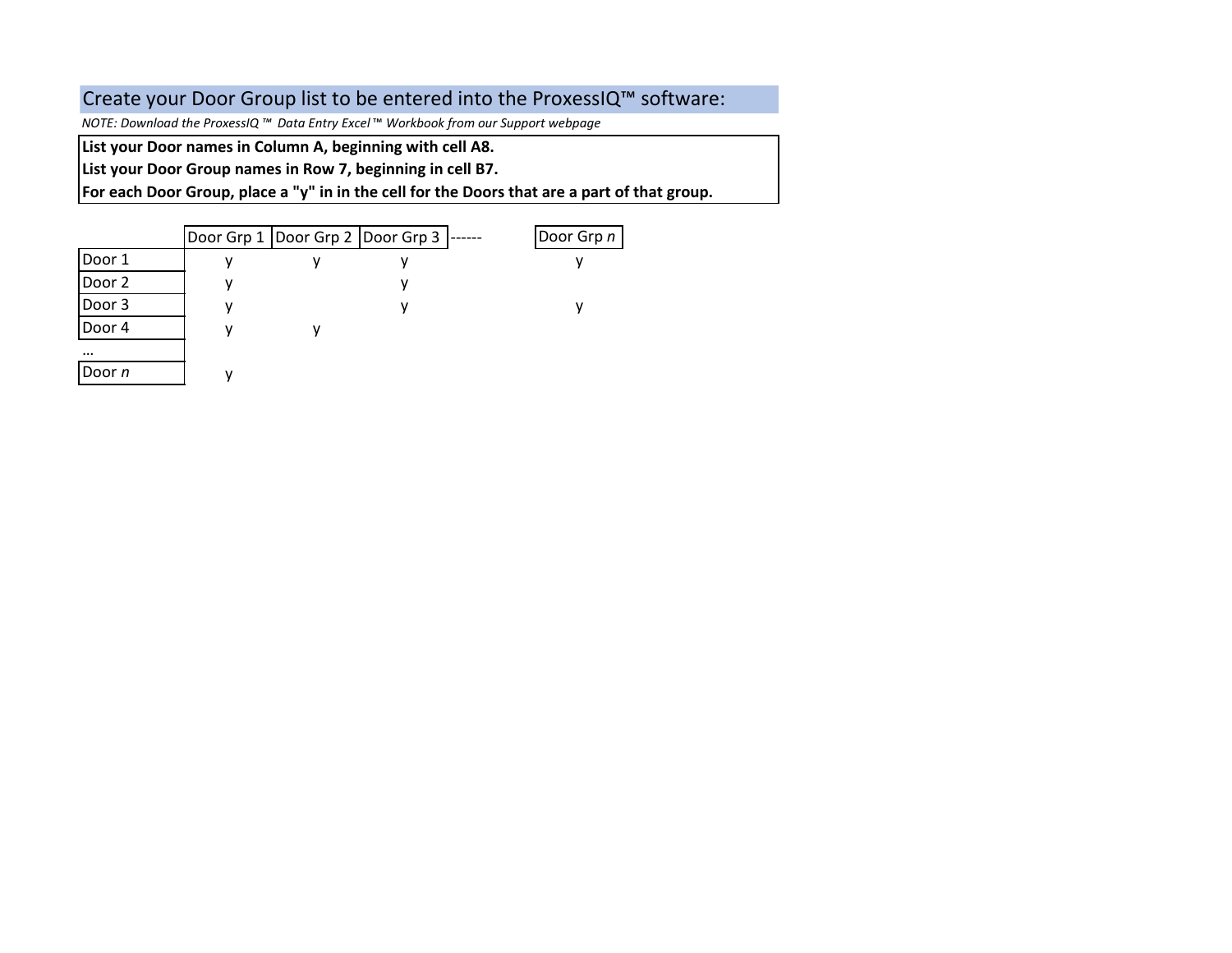## Create your Time Schedule list to be entered into the ProxessIQ™ software:

*NOTE: Download the ProxessIQ ™ Data Entry Excel* ™ *Workbook from our Support webpage*

**List your Time Schedule names in Column A, beginning with cell A9.** 

**List the Start & Stop times for each Time Schedule in columns B & C.**

**Type a "y" in the cells corresponding to the days that TS will apply.**

| <b>Time Schedules</b>        |                   |                 |              |   |   |   |   |   |   |          |  |  |  |  |  |
|------------------------------|-------------------|-----------------|--------------|---|---|---|---|---|---|----------|--|--|--|--|--|
|                              | Time              | <b>Time</b>     |              |   |   |   |   |   |   | Hol      |  |  |  |  |  |
|                              | <b>Interval</b>   | <b>Interval</b> |              |   |   |   |   |   |   | ida      |  |  |  |  |  |
| Time Schedule Name           | <b>Start Time</b> | <b>End Time</b> | ΙM           | Т | W |   | F | S | S | <b>y</b> |  |  |  |  |  |
| Always                       |                   |                 | у            | у | у | у | у | у |   | y        |  |  |  |  |  |
| Never                        |                   |                 |              |   |   |   |   |   |   |          |  |  |  |  |  |
| Administration               | 6:30              | 5:00            | v            | у | v | у | y |   |   |          |  |  |  |  |  |
| School Day (Time Interval 1) | 6:30              | 7:00            | v            | v | v | v | y |   |   |          |  |  |  |  |  |
| Time Interval 2              | 7:00              | 11:00           | $\mathsf{v}$ |   | V |   | у |   |   |          |  |  |  |  |  |
| Time Interval 3              | 12:00             | 2:30            |              | V |   | у |   |   |   |          |  |  |  |  |  |
| Time Interval 4              | 2:30              | 3:00            |              |   | ۷ |   | у |   |   |          |  |  |  |  |  |
| Summer School Hours          | 7:00              | 2:30            | $\mathsf{v}$ | ۷ | ۷ | y | y |   |   |          |  |  |  |  |  |
| After School Outdoors        | 2:30              | 6:00            | v            | ۷ | у | y |   |   |   |          |  |  |  |  |  |
| After School Indoors         | 2:30              | 5:00            | $\mathsf{v}$ | ۷ | ٧ | y |   |   |   |          |  |  |  |  |  |
| After Hours (Custodian)      | 2:00              | 9:00            | ۷            | y | у | у |   |   |   |          |  |  |  |  |  |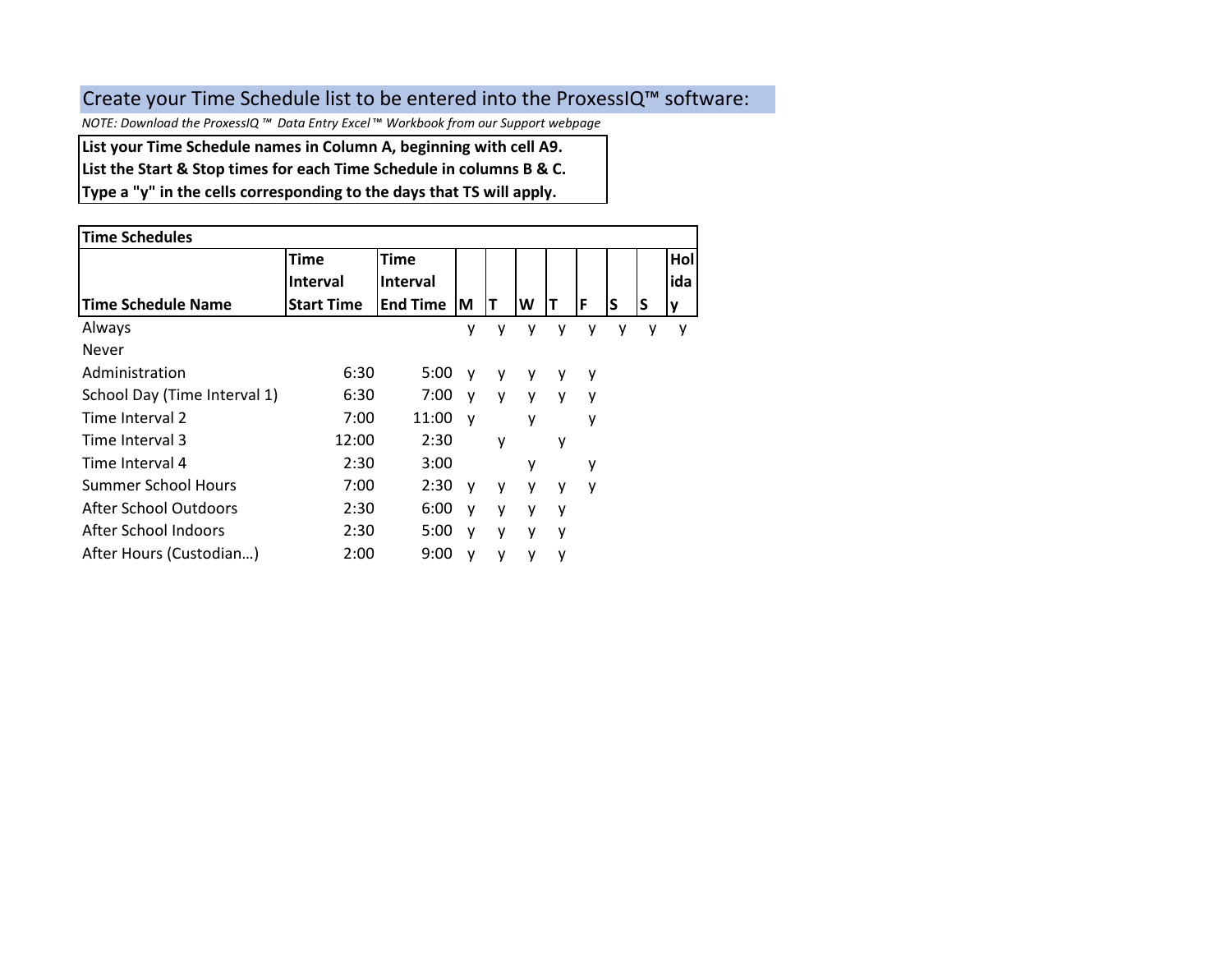#### Create your Access Profile list to be entered into the ProxessIQ™ software:

*NOTE: Download the ProxessIQ ™ Data Entry Excel* ™ *Workbook from our Support webpage*

**List your Access Profile names in Column A, beginning with cell A9.** 

**Type in the exact name of the Door Groups, Doors & Time Schedules that will be assigned to each AP.**

**Up to 24 total Doors and Door Groups can be added to an AP, but for import convenience, we only show 4 here.**

**Type a "y" in the cells corresponding to the additional four rights that will apply.**

|             |                                |                  |                         |                         |                         |                                     |           |                               |                          |                                      | <b>Pass</b>    |          |
|-------------|--------------------------------|------------------|-------------------------|-------------------------|-------------------------|-------------------------------------|-----------|-------------------------------|--------------------------|--------------------------------------|----------------|----------|
|             | Access Profile Door Group Name |                  | Door Group Name         |                         | Door Group Name         |                                     |           |                               | <b>1st Person Toggle</b> |                                      | <b>Through</b> | Lockdown |
| <b>Name</b> |                                | Time Schedule #2 |                         | <b>Time Schedule #3</b> |                         | <b>Time Schedule   Door Name #1</b> |           | <b>Time Schedule Checkbox</b> |                          | <b>ICheckbox ICheckbox ICheckbox</b> |                |          |
| AP #1       | Door Group Name TS Name        |                  | Door Group Name TS Name |                         | Door Group Name TS Name |                                     | Door Name | TS Name                       |                          |                                      |                |          |
| AP #2       | Door Group Name TS Name        |                  | Door Group Name TS Name |                         | Door Group Name TS Name |                                     | Door Name | TS Name                       |                          |                                      |                |          |
| AP #3       | Door Group Name TS Name        |                  | Door Group Name TS Name |                         | Door Group Name TS Name |                                     | Door Name | TS Name                       |                          |                                      |                |          |
| AP #4       | Door Group Name TS Name        |                  | Door Group Name TS Name |                         | Door Group Name TS Name |                                     | Door Name | TS Name                       |                          |                                      |                |          |

Default AP